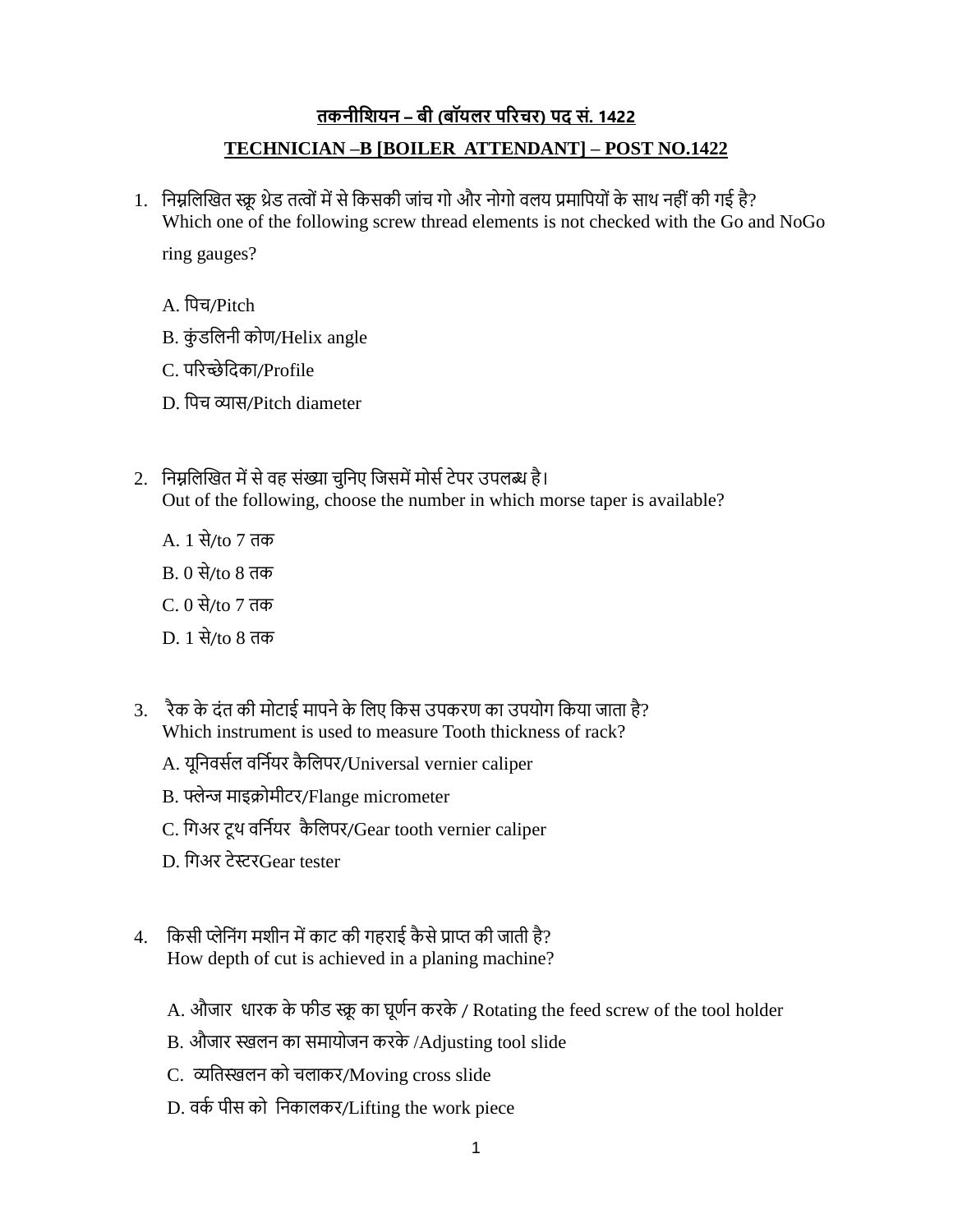5. दो मीटर लंबाई के किसी वर्क पीस की मशीनिंग के लिए निम्नलिखित में से किस उपकरण का उपयोग किया जाएगा $?$ 

Which of the following equipment will be used for machining a work piece of two meters length?

- A. पेषण/Milling
- B. स्लॉटिंग/Slotting
- C. प्लेनिोंग/Planing
- D. रूिण/Shaping
- 6. पीतल के अर्ध बेयरिंगों में तैल खाँचों को काटने हेतु प्रयुक्त छेनी का प्रकार कौन-सा है? Which is the type of Chisel used for cutting oil grooves into brass half bearings.
	- A. सपाट छेनी/Flat chisel
	- B. क्रॉस छेनी/Cross chisel
	- C. जाल छेनी/Web chisel
	- D. अर्ध वलय नासा छेनी/Half round nose chisel
- 7. निम्नलिखित में से कौन-सा एक कृत्रिम अपक्षरक है? Which out of the following is an artificial abrasive?
	- A. एमरी/Emery
	- B. हीरा/Diamond
	- C. सिलिकन कार्बाइड/Silicon carbide
	- D. िवरोंडम/Corundum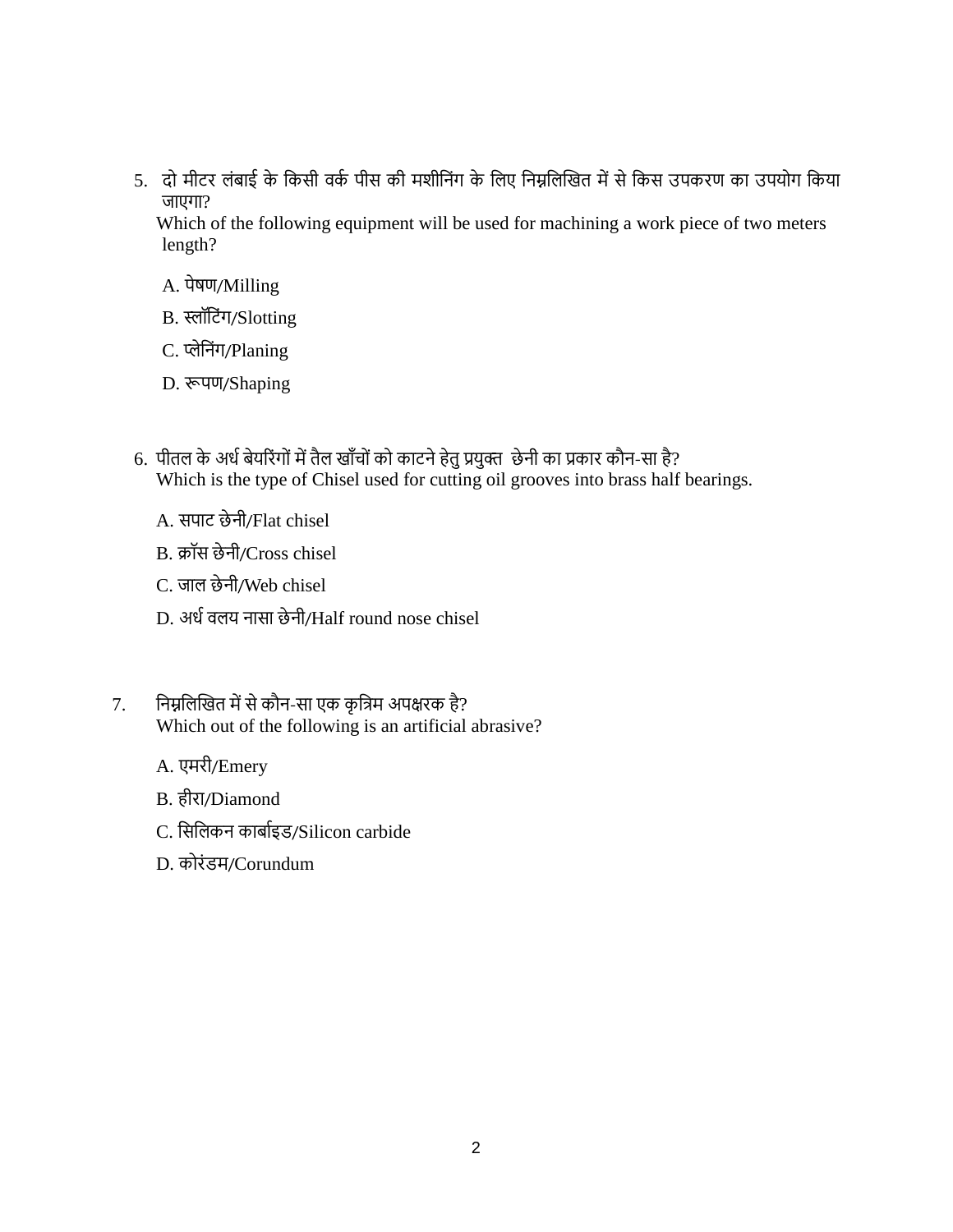- 8. सीएनसी मशीनों का नियंत्रण किस तरह से किया जाता है? By which means CNC machines are controlled?
	- A. प्लग बोर्ड प्रणाली से/A plug board system
	- B. हाथ से/Manually
	- C. कैम से/A cam
	- D. प्रोग्राम से/A programme
- 9. गणित्र संछिद्रण (काउंटर बोरिंग) प्रदान करने का प्रयोजन ........................... है। Purpose of providing counter boring is for
	- A. छिद्र सिराओं का विलोटन/Deburring hole ends
	- B. सॉकेट हेड स्क्रूओं को स्थान देना/Accommodating socket head screws
	- C. क्रोड़ित छिद्रों को पूरा करना/Finishing cored holes
	- D. यथार्थ आकार तक छिद्रों को बड़ा करना/Enlarging holes to accurate size
- 10. यदि प्रवेधन में अंतराल कोण बढाया जाता है तो उसका परिणाम क्या होगा? What will be the result if the clearance angle in drill is increased?
	- A. बुरी वेज क्रिया/Poor wedging action
	- B. स्थूल छिद्र सतह/Rough hole surface
	- C. दुर्बल कर्तन कोर/Weak cutting edge
	- D. बढ़ाया हुआ बिंदु कोण/Increased point angle
- 11. अनियमित आकार के किसी वर्कपीस के वर्तन के लिए लेथ में निम्नलिखित में से कौन-से कार्य-धारक उपसाधनों का उपयोग किया जाता है?

Which one of the following work holding accessories is used for turning an irregularly shaped workpiece on a lathe?

- A. त्रि-हनु चक/Three jaw chuck
- B. मुख पट्टिका/Face plate
- C. परिचालक पट्टिका/Driving plate
- D. नि-हि चि/Two jaw chuck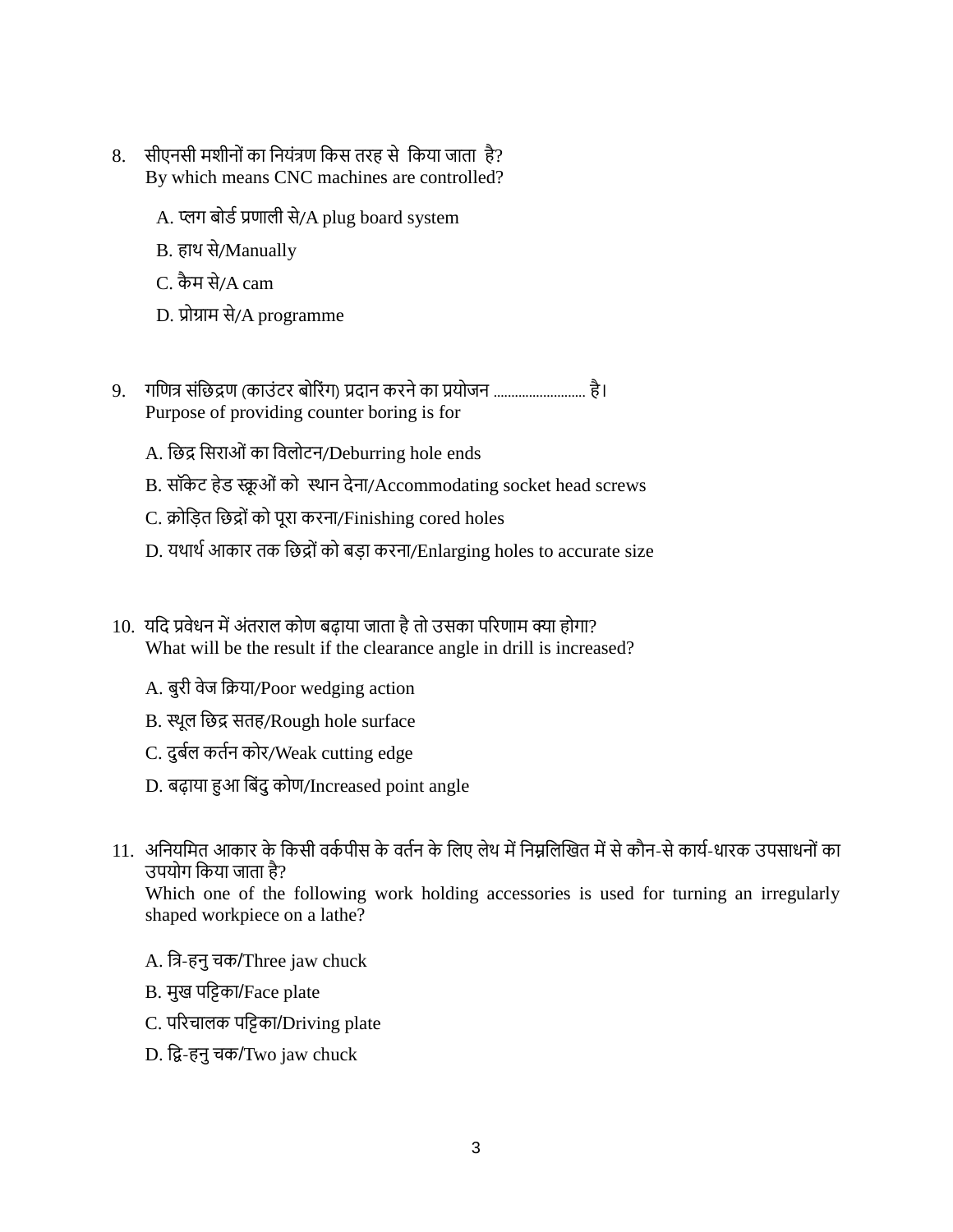- 12. लेथ हेड स्टॉक के तर्कु नासा पर प्रयुक्त टेपर .......................... है। Taper used on spindle nose of lathe head stock is
	- A. जेर्नो टेपर/Jerno taper
	- B. भूरा तथा तीक्ष्ण टेपर/Brown and sharp taper
	- C. मोर्स टेपर/Morse taper
	- D. पिन टेपर/Pin taper
- 13. किसी मूल छिद्र को सूचित करने के लिए कौन-सा अक्षर प्रयुक्त किया जाता है? Which is the letter used for indicating a basic hole?
	- A. H
	- B. F
	- C. G
	- D. M
- 14. प्लेनिंग मशीन टूल पोस्ट ............................ पर आरोहित होता है। Planing machine tool post is mounted on?
	- A. क्लैपर बॉक्स/Clapper box
	- B. क्रॉस रेल/Cross rail
	- C. ऐप्रि/Apron
	- D. सैडल/Saddle
- 15. किसी ड्रिल जिग में प्रयुक्त किए जानेवाले बुशों में से कौन-सा विभिन्न व्यासों के कर्तन उपकरणों का उपयोग करने देता है?

Which one of the bushes used in a drill jig permits cutting tools of different diameters?

- A. प्रेस फिट बुश/Press fit bushes
- B. आस्तर बुश/Liner bushes
- C. स्थिर बुश/Fixed bushes
- D. अपनेय सर्पण बुश/Removable slip bushes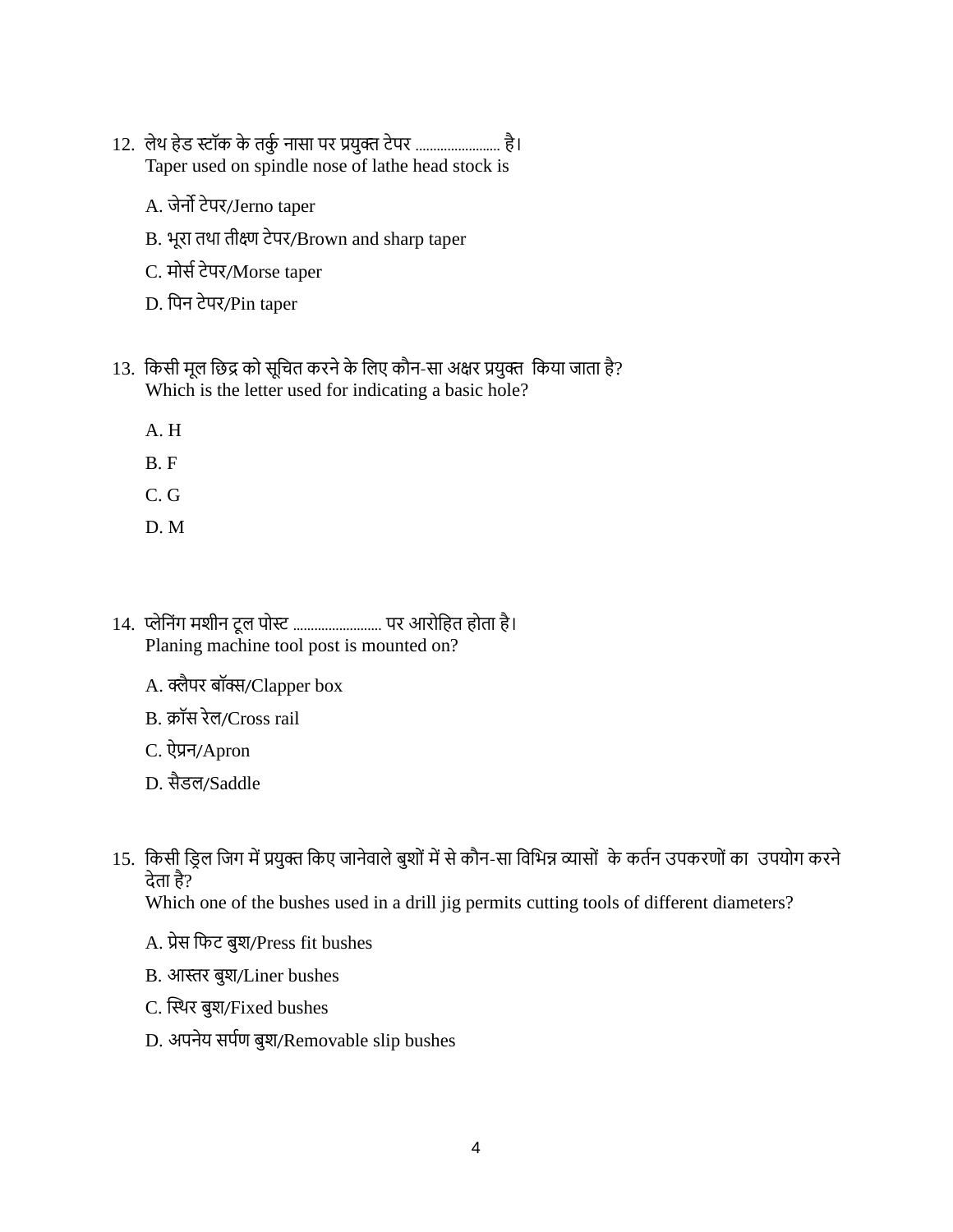- 16. 1" B.S.P. थ्रेड में 1" क्या सूचित करता है? In 1" B.S.P. thread, what 1" indicates?
	- A. थ्रेड का मुख्य व्यास/Major diameter of thread
	- B. पाइप का छिद्र व्यास/Hole diameter of pipe
	- C. थ्रेड का पिच व्यास/Pitch diameter of thread
	- D. थ्रेड का लघु व्यास/Minor diameter of thread
- 17. सूचीिरण शीषस नक्रय नवनध ..........................िे स थ ि यस िरती है। Indexing head mechanism works with?
	- A. रैक व गिअर/Rack and gear
	- B. वर्म व वर्म गिअर/Worm and worm gear
	- C. दो कुंडलिनी गिअर/Two helical gear
	- D. दो बेवेल गिअर/Two bevel gear
- 18. निम्नलिखित में से उस सर्पण प्रमापी ग्रेड को चुनिए जो केवल संदर्भ के लिए है। Out of the following, choose the slip gauge grade which is meant only for reference
	- A. 00 ग्रेड/grade
	- B. 1 ग्रेड/grade
	- C. 0 ग्रेड/grade
	- D. 11 ग्रेड/grade
- 19. मृदु धातु के ड़िल को कैसे पहचाना जाता है? How is drill for soft metal recognized?
	- A. छेनी कोर कोण से/By the chisel edge angle
	- $B.$  छोटे कुंडलिनी कोण से/By the small helix angle
	- C. बड़े कुंडलिनी कोण से/By the large helix angle
	- D. बिंदु कोण से जो 90 डिग्री है/By the point angle which is 90 deg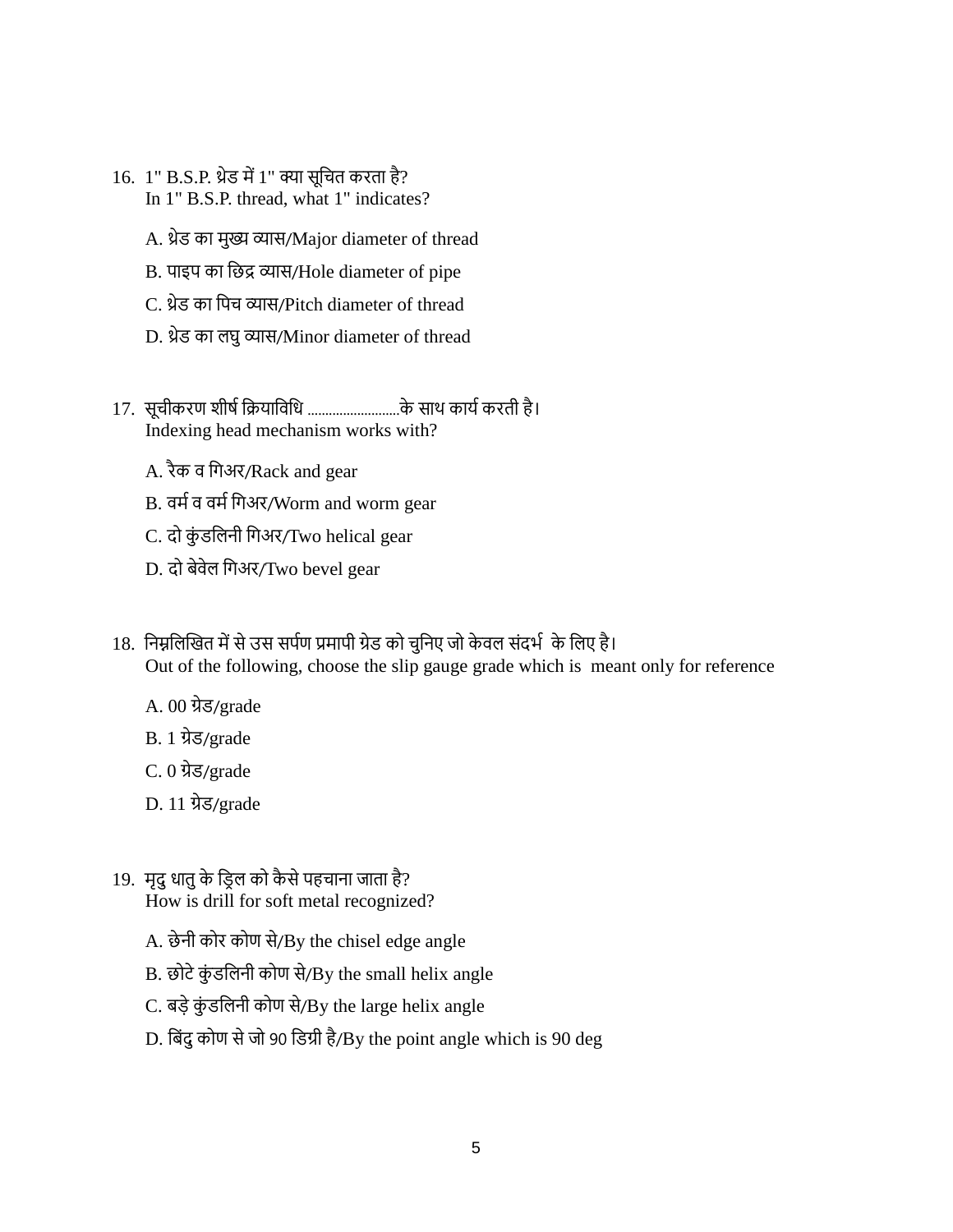- $20.$  बॉयलर का कार्य क्या है? What is the function of boiler?
	- A. परिरुद्ध संवृत प्रणाली में वायु की आपूर्ति के साथ ईंधन को जलाना

To burn the fuel in a confined closed system with the supply of air

B. बदलते दाब पर भाप उत्पन्न करना

To generate steam at varying pressure

C. स्थिर दाब पर भाप उत्पन्न करना

To generate steam at constant pressure

D. दिए गए किसी दाब पर फ्लू गैसों का उत्पादन करना

To produce flue gases by burning fuel at a given pressure

- 21. किसी बॉयलर के अंदर भाप का दाब बढने के साथ क्या बढता है? What increases as steam pressure increases inside a boiler?
	- A. सामर्थ्य/Strength
	- B. घित्/Density
	- C. भाप परिवर्तन की दर/Rate of steam conversion
	- D. श्यानता/Viscosity
- 22. किसी बॉयलर में एकनॉमाइसर का प्रयोजन ........................... है। Purpose of an economiser in a boiler is to
	- A. भाप दाब बढाना/increase steam pressure
	- B. भाप प्रवाह बढ़ाना/increase steam flow
	- C. ईंधन उपभोग को घटाना/decrease fuel consumption
	- D. भाप दाब को घटाना/decrease steam pressure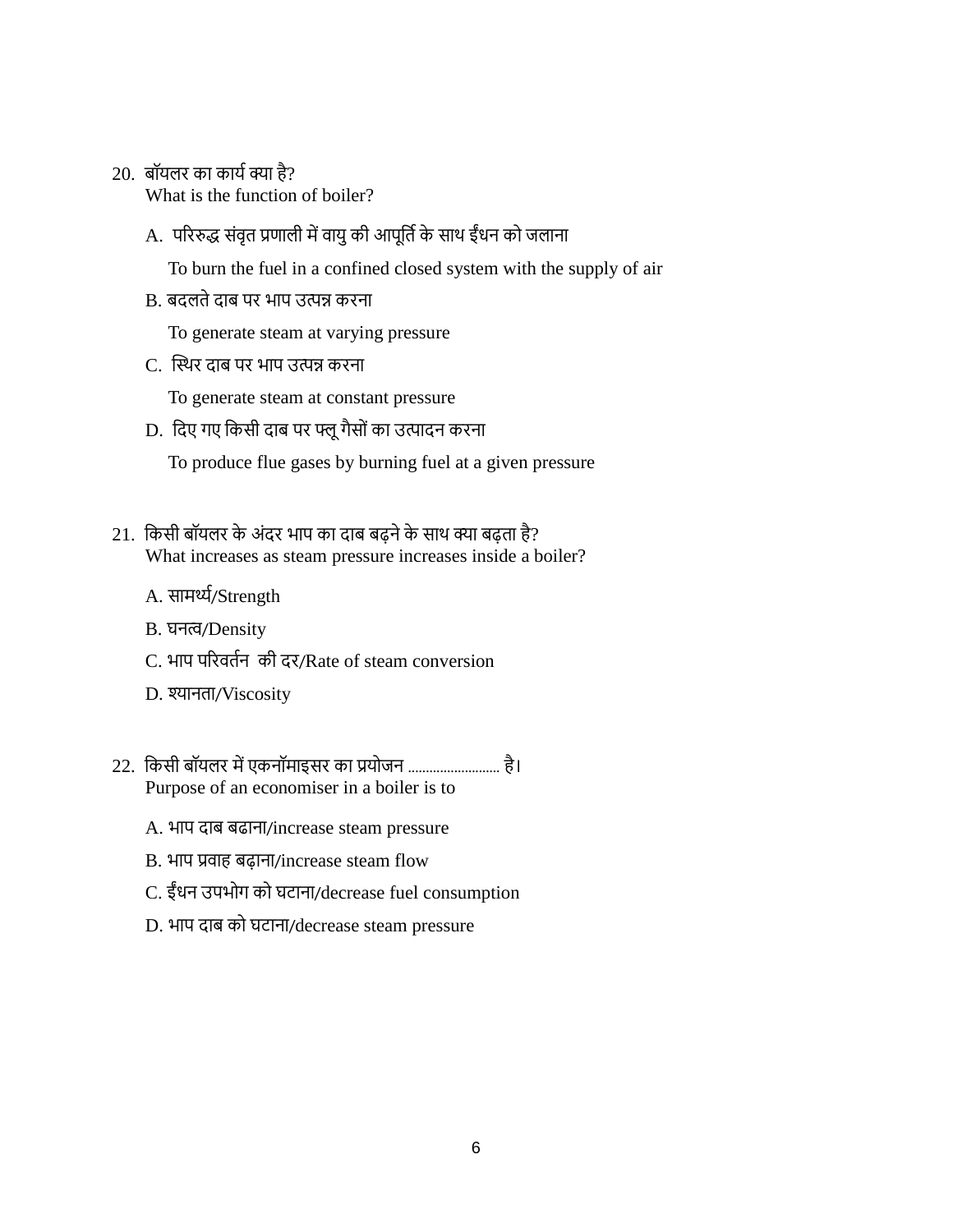- 23. बॉयिर ट्यूबवों ि आि र ............................. ि र नवनिनिसष्ट निय ज त है। Size of boiler tubes is specified by
	- A. माध्य व्यास/Mean diameter
	- B. भीतरी व्यास/Inside diameter
	- C. बाहरी व्यास तथा मोटाई/Outside diameter and thickness
	- D. लंबाई/Length
- 24. उस युक्ति को चुनिए जिसे बॉयलर पर आरोपित नहीं किया जाता है। Select the device which is not a boiler mounting
	- A. संरक्षा वाल्व/Safety valve
	- B. जल स्तर सूचक/Water level indicator
	- C. एकनॉमाइसर/Economizer
	- D. दाब प्रमापी/Pressure gauge
- 25. पानी तब उबलता है जब उसका वाष्प दाब ............................ होता है। Water boils when its vapour pressure
	- A. आस-पास के दाब के बराबर /equals that of the surroundings
	- B. पारा के 760 mm के बराबर /equals 760 mm of mercury
	- C. वायुमंडलीय दाब के बराबर/equals to atmospheric pressure
	- D. कंटाइनर के पानी के दाब के बराबर/equals the pressure of water in the container
- 26. 100°C िर प्रनत घोंट 15.653 नि.ग्र . ि िी िे व ष्पि िव ..........................िहते हैं। The evaporation of 15.653 kg of water per hour at 100°C is called
	- A. वाष्पन क्षमता/ evaporative capacity
	- B. वाष्पन का फैक्टर/factor of evaporation
	- C. तुल्य वाष्पन/equivalent evaporation
	- D. एि बॉयिर एच.िी. /one boiler h.p.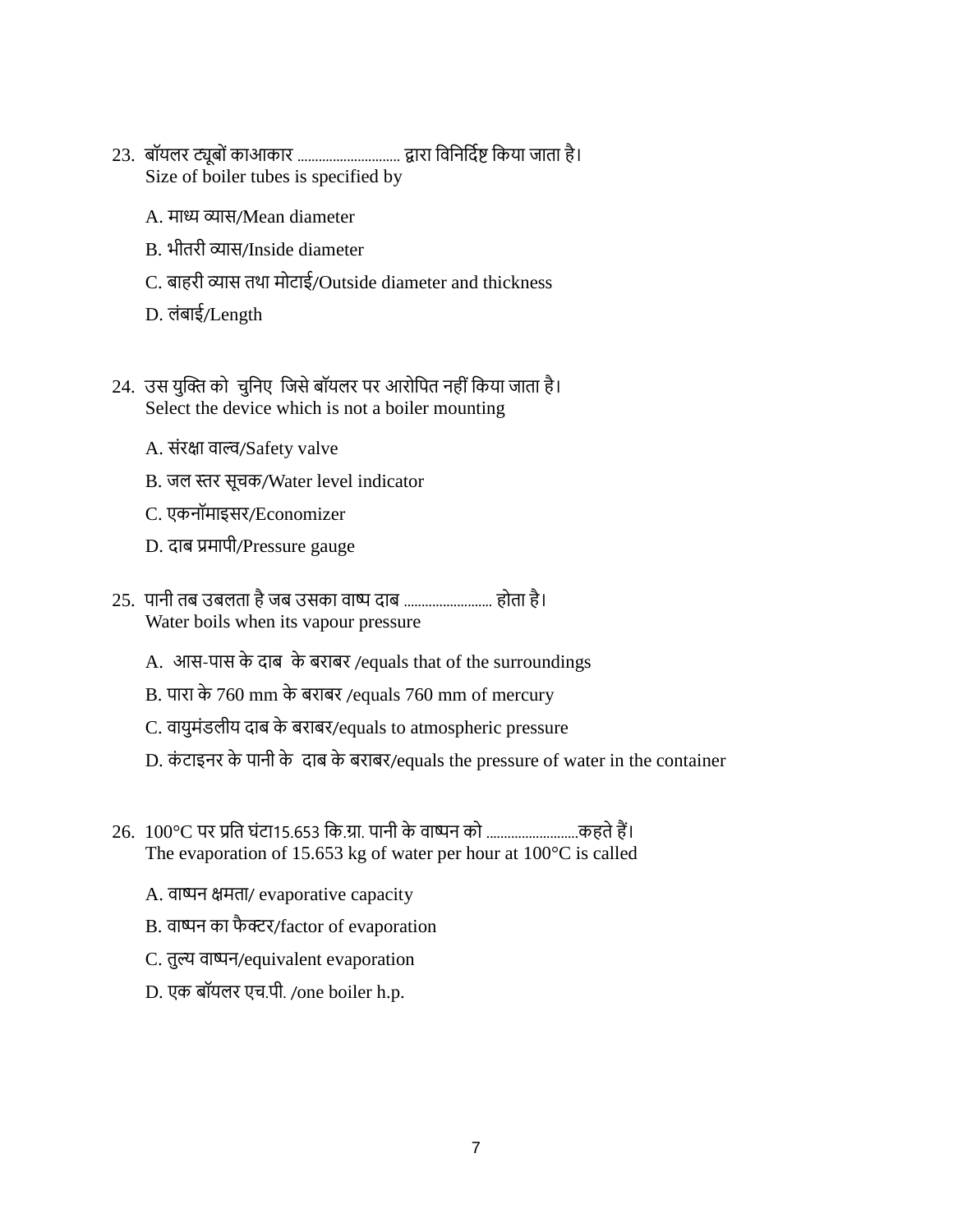27. परिवेश दाब में होनेवाली बढोत्तरी

The increase in ambient pressure

- A. द्रव के कथनांक को कम करता है/lowers the boiling point of a liquid
- B. द्रव के कथनांक को बढ़ाता है/raises the boiling point of a liquid
- C. द्रव के कथनांक पर प्रभाव नहीं डालता/does not affect the boiling point of a liquid
- D. द्रव के तापमान को कम करता है/reduces temperature of liquid
- 28. 1 kg.m ..........................िे बर बर हवत है। 1 kg.m is equal to
	- A. 9.81 जूल/Joules
	- B. 736 जूि/Joules
	- C. 427 जूि/Joules
	- D. 102 जूि/Joules
- 29. विशिष्ट ऊष्मा का यूनिट ..............................है। The unit of Specific heat is
	- A. Kcal/Kg
	- B. Kcal/ $m<sup>3</sup>$
	- C. Kcal/Kg $^0C$
	- D. Kcal
- 30. किसी बॉयलर में ..................... <sup>0</sup>C पर वाष्पित जल की मात्रा/ KJ में सप्लाई किए गए ताप को तुल्य वाष्पन कहते हैं।

Equivalent evaporation is the amount of water at \_\_\_\_\_\_\_\_\_\_\_<sup>0</sup>C evaporated in a boiler / KJ of heat supplied

- A.  $0^{\circ}$ C.
- B. 100°C
- C. 60°C
- D. कमरे का तापमान/room temperature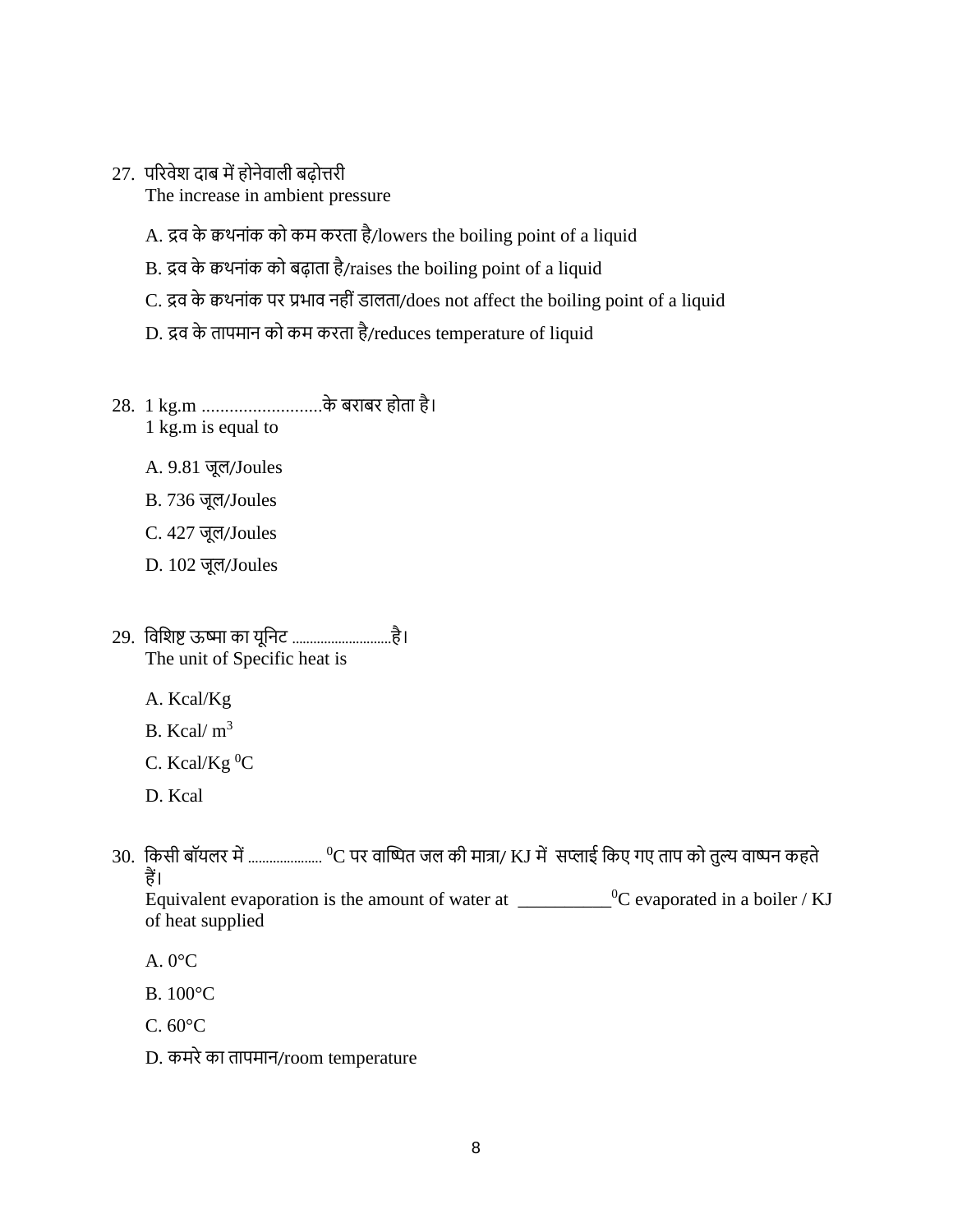- 31. दाब बढ़ने के साथ भाप का गुप्त ऊष्मा ........................... The latent heat of steam \_\_\_\_\_\_\_\_\_\_\_\_\_\_\_\_\_ with increase of pressure
	- A. अपरिवर्तित रहती है/remains same
	- B. बढती है/increases
	- C. घटती है/decreases
	- D. आचरण का पूर्वानुमान नहीं किया जा सकता/behaves unpredictably
- 32. वायु की रससमीकरणमितीय मात्रा ........................ होती है। Stoichiometric quantity of air is the
	- A. एनटीपी स्थितियों पर वायुमंडल में उपस्थित वायु

air present in atmosphere at NTP conditions

B. अधिक वायु के बिना इंधन के पूर्ण दहन हेतु अपेक्षित वायु

air required for complete combustion of fuel with no excess air

C. इष्टतम दहन के लिए अपेक्षित वायु ताकि उचित अधिक वायु प्राप्त हो जाए

air required for optimum combustion so as to have reasonable excess air

D. CO को CO2 में परिवर्तित करने हेतु अपेक्षित वायु

air required to convert CO into CO<sup>2</sup>

- 33. एक कि.ग्रा. भाप के नमूने में 0.8 कि.ग्रा. शुष्क भाप समाहित है। उसका शुष्कता भिन्न .................. है। One kg of steam sample contains 0.8 kg dry steam; it's dryness fraction is
	- A. 0.2
	- B. 0.8
	- C. 1.0
	- D. 0.6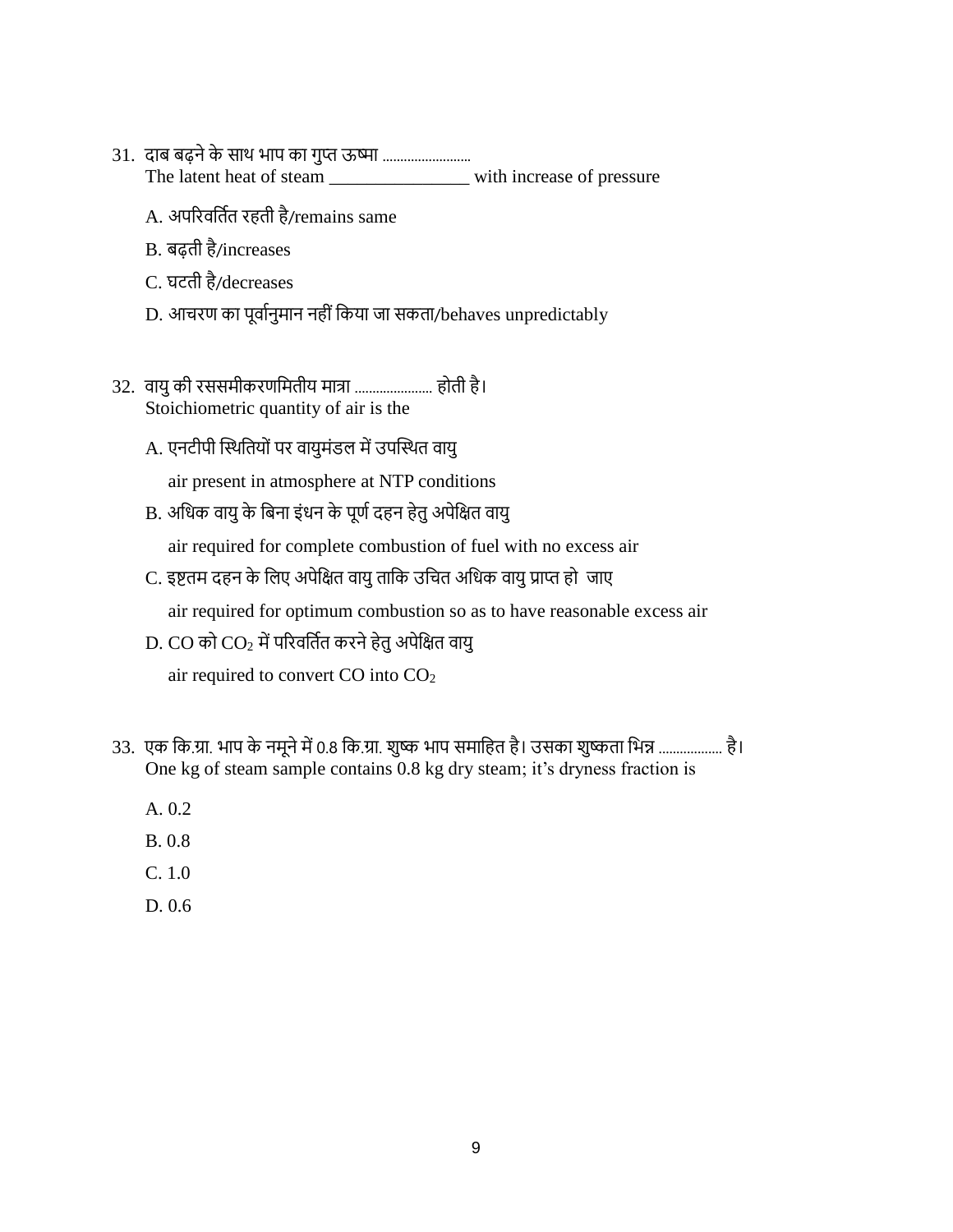- 34. आर्द्रतामिति का संबंध ........................... से है। Hygrometery deals with the
	- A. आर्द्रताग्राही पदार्थ/Hygroscopic substances
	- B. वायु का जल वाष्प/Water vapour in air
	- C. वायु का तापमान/Temperature of air
	- D. वायु का दाब/Pressure of air
- 35. संतृप्त तापमान के ऊपर शुष्क भाप के तापन को .................................. कहा जाता है। Heating of dry steam above saturation temperature is known as
	- A. एन्थैल्पी/enthalpy
	- B. अतितापन/superheating
	- C. अतिसंतृप्ति/supersaturation
	- D. गुप्त ऊष्मा/latent heat
- 36. आयतन के आधार पर वायुमंडलीय वायु में ऑक्सीजन का अंश ................... है। Oxygen content in atmospheric air on volume basis is
	- A. 21%
	- B. 53%
	- C. 30%
	- D. 40%
- 37. दाब का यूनिट एक बार ...................... के बराबर है। The unit of pressure, one bar is equal to
	- A. 1 Pascal
	- B. 1 kilo Pascal
	- C. 100 kPascal
	- D. 1000 kPascal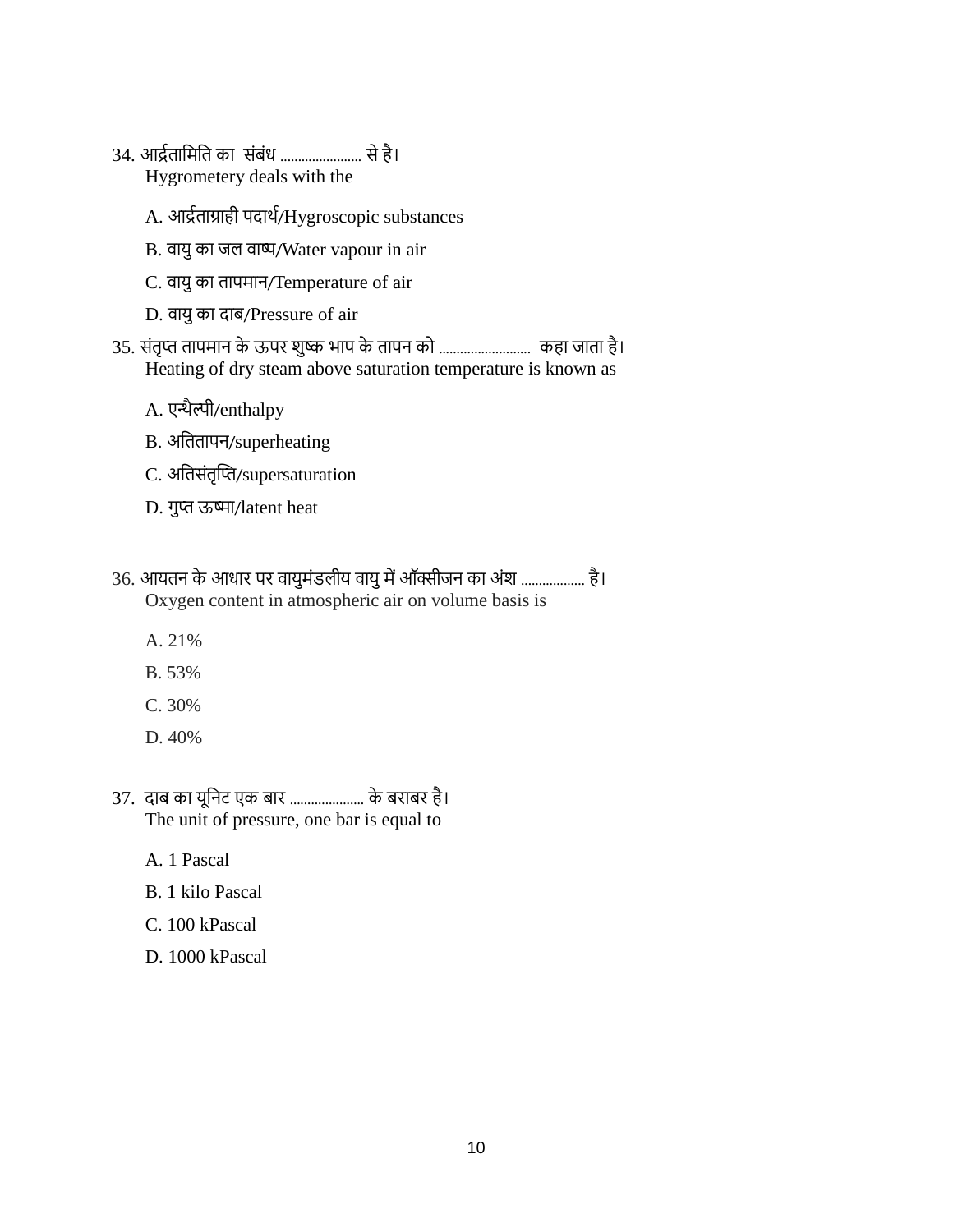- 38. भाप को उत्पन्न करने हेतु वास्तव में प्रयुक्त तथा भट्टी में निकले ताप के अनुपात को .................... कहते हैं। The ratio of heat actually used in producing the steam to the heat liberated in the furnace is called......
	- A. भाप दक्षता//Steam efficiency
	- B. बॉयलर दक्षता/Boiler efficiency
	- C. किसी बॉयलर की वाष्पन दक्षता/Evaporation capacity of a boiler
	- D. उपर्युक्त में से कोई भी नहीं/None of the above
- 39. संतुप्ति स्थिति के अधीन वाष्प की अवस्था को ...................... द्वारा वर्णित किया जाता है। The state of vapor under saturation condition is described by
	- A. मात्र दाब/pressure alone
	- B. मात्र तापमान/temperature alone
	- C. दाब तथा तापमान/pressure and temperature
	- D. दाब तथा शुष्कता भिन्न/pressure and dryness fraction
- 40. निम्नलिखित आलोय तत्वों में से किसका उपयोग प्राथमिकतया एचएसएस के लिए किया जाता है? Which of the following alloying elements are primarily used for HSS?
	- A. क्रोमियम, वैनेडियम तथा टंगस्टन/Chromium, vanadium and tungsten
	- B. निकैल, मॉलिब्डेनम तथा सिलिकन/Nickel, molybdenum and silicon
	- C. क्रोमियम, वैनेडियम तथा मैंगनीज/Chromium, vanadium and manganese
	- D. क्रोमियम, निकैल तथा मॉलिब्डेनम/Chromium, nickel and molybdenum
- 41. वायुमंडलीय दाब पर शुष्क भाप की गुप्त ऊष्मा .......................... के बराबर होती है। Latent heat of dry steam at atmospheric pressure is equal to
	- A. 539 kcal/kg
	- B. 539 BTU/lb
	- C. 427 kcal/kg
	- D. 100 kcal/kg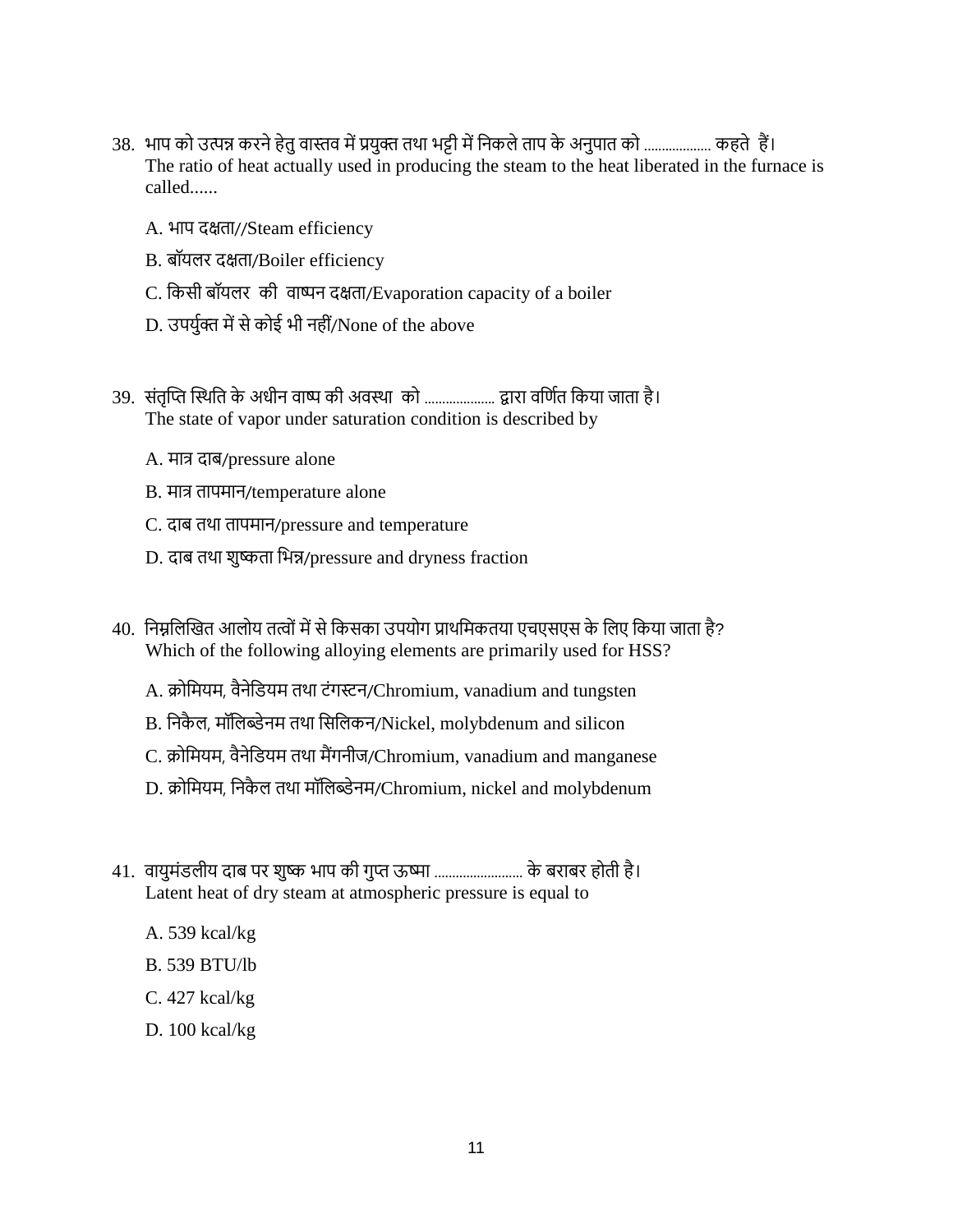- 42. ..................................िे उियवग से त िम ि सोंवेिि निय ज सित है। Temperature sensing can be done by the use of ………….
	- A. ताप-वैदयुत युग्म/Thermocouple
	- B. आरटीडी//RTDs
	- C. थर्मिस्टर/Thermistors
	- D. उपर्युक्त सभी/All of the above
- 43. किसी बॉयलर का तुल्य वाष्पन ............................ तुलना करने का एक उपाय है। The equivalent evaporation of a boiler is a measure to compare
	- A. दिए गए बॉयलर की उसके निदर्श के साथ/the given boiler with the model
	- B. एक ही निर्माता के दो विभिन्न बॉयलरों की/the two different boilers of the same make
	- C. समान प्रचालन स्थितियों के अधीन दो विभिन्न निर्माताओं के बॉयलरों की two different makes of boilers operating under the same operating conditions
	- D. किसी भी स्थिति के अधीन प्रचालित किसी भी प्रकार के बॉयलरों की

any type of boilers operating under any conditions.

- 44. दाब बढने के साथ भाप का विशिष्ट आयतन किस प्रकार घटता है? The specific volume of steam decreases with increase in pressure
	- A. रैखिक रूप से/linearly
	- B. पहले धीमी और फिर क्षिप्र गति से/slowly first and then rapidly
	- C. पहले क्षिप्र और फिर धीमी गति से/rapidly first and then slowly
	- D. प्रनतिवमतः/inversely

## 45.  $3 \times 5 + 15 \div 5 - 10 =$

- $A. -1$
- B. B. 2
- C. C. 8
- D. D. उपर्युक्त में से कोई भी नहीं/None of the above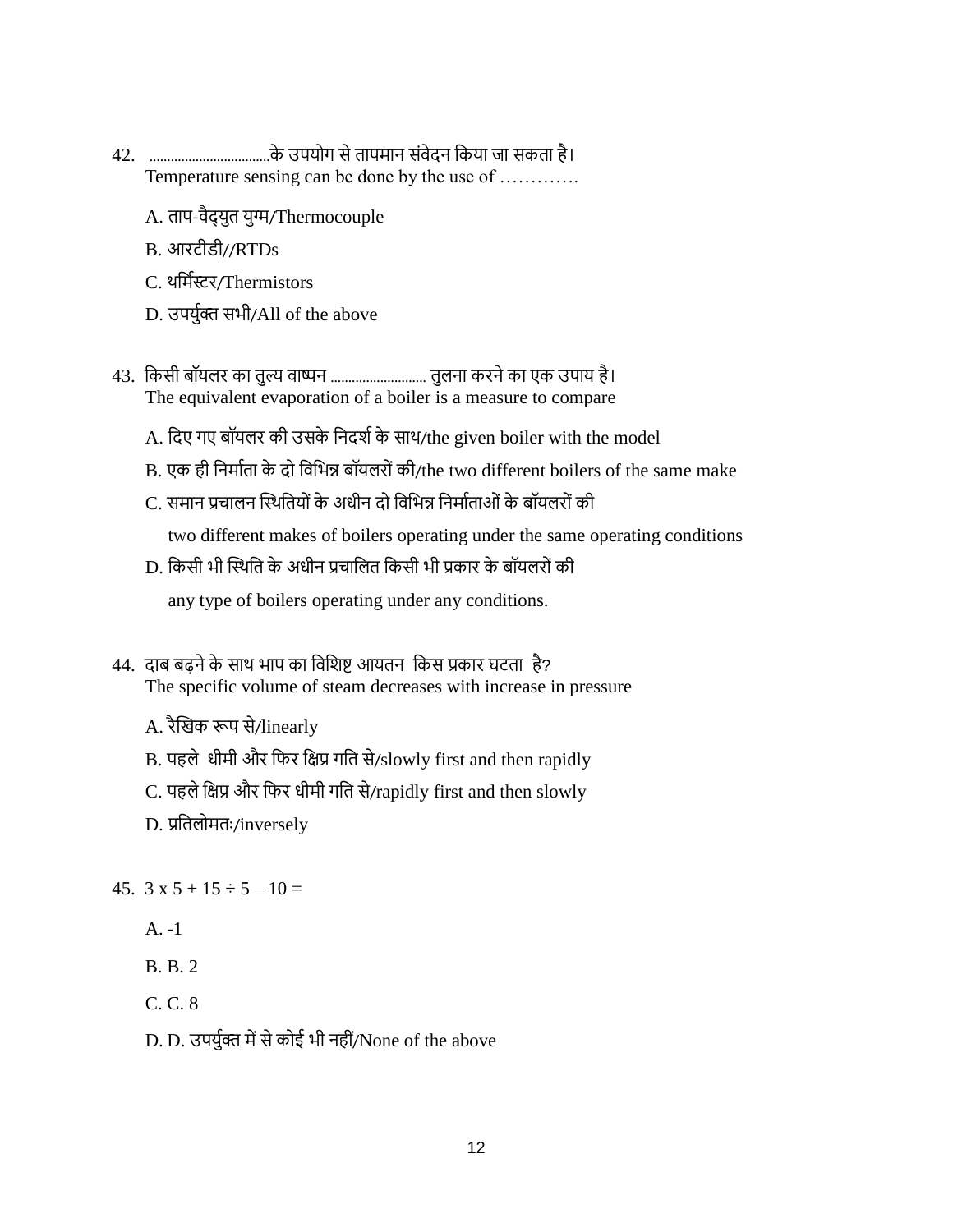46. 10 mm के पार्श्व से युक्त नियमित चौकोर अनुप्रस्थ काट दंड से बनाए जा सकनेवाले सिलिंडर की सर्वाधिक त्रिज्या नितिी है?

What is the maximum radius of cylinder which can be made out of a regular square cross section rod with side 10 mm?

- A. 10mm
- B. 5mm
- C. 7mm
- D.  $5\sqrt{5}$  mm
- 47. मापन से पहले द्विबिंदु बोर डायल गेज को शून्य पर सेट करने कारण ..................... है।

The reason for setting the two point bore dial gauge to zero before measuring is to ....

- A. मापन की अयथार्थता को दूर करना/Eliminate inaccuracy of the measurement
- B. तुलना सुगम करना/Facilitate comparison
- C. गेज में प्रारंभिक दाब तैयार करना/Setup initial pressure in the gauge
- D. छिद्र की अंडाकारता/Account for ovality of the hole

## 48. लेथ के सैडल पर लगाए हुए स्थिर रेस्ट का प्रयोजन क्या है?

What is the purpose of a steady rest fixed on the saddle of lathe?

A. वर्तन के समय कर्तन औजार पर भार कम करना

To reduce the load on the cutting tool while turning

B. लंबे जोबों के वर्तन के समय लेथ केंद्रों पर भार न होने देना

To avoid load on the lathe centres while turning long jobs

C. कर्तन बलों के कारण लंबे शैफ्टों के बंकन को रोकना

To prevent bending of long shafts due to cutting forces

D. सिफारिश की गई कर्तन गतियों से उच्चतर पर वर्तन संभव करना

To enable turning at higher cutting speeds than recommended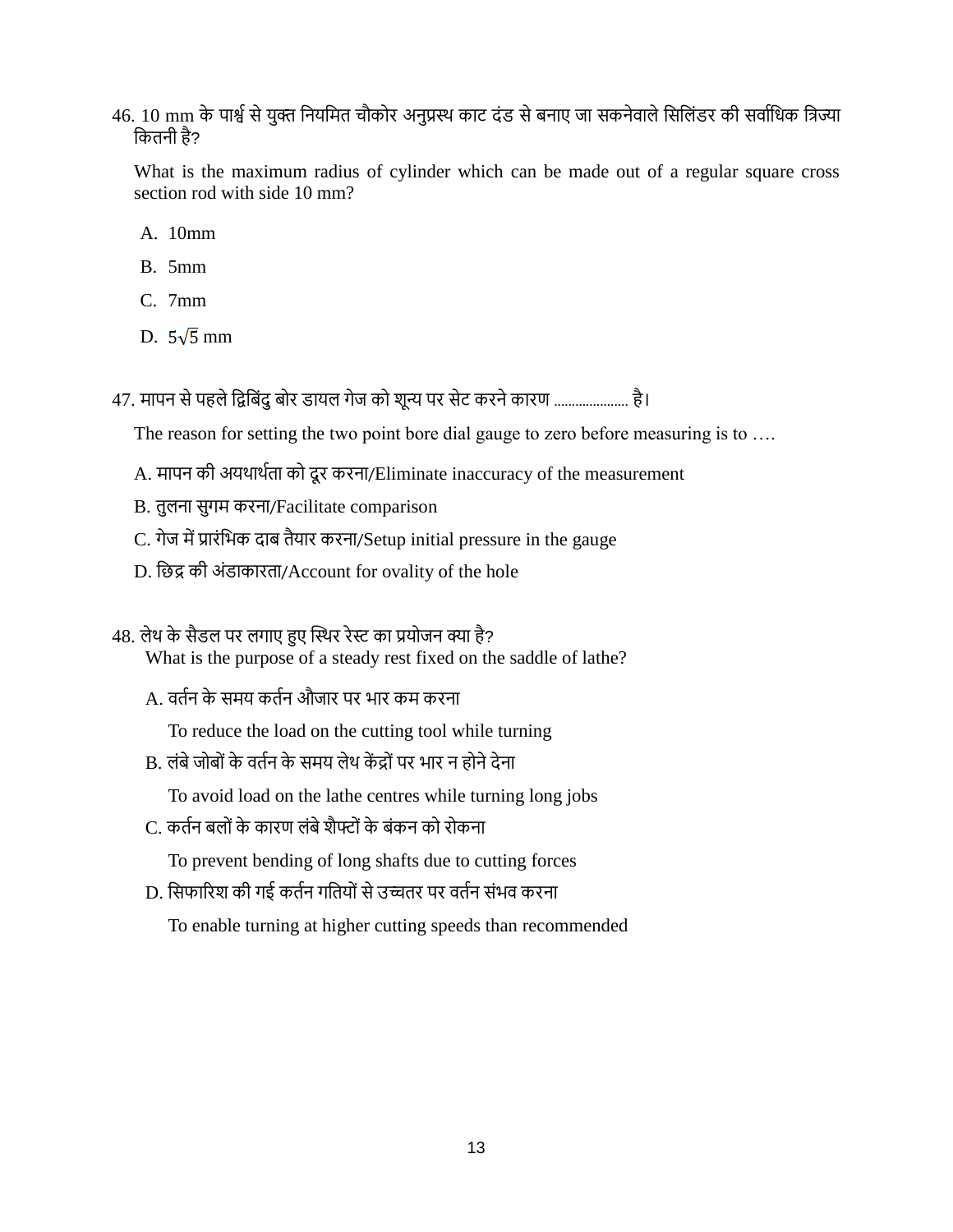49. अति उच्च दाब (150-200 kg/cm2) पर जब शुष्क संतृप्त भाप को वायुमंडल में उपरोधित किया जाता है तब वह .............. बन जाता है।

The dry saturated steam at very high pressure (150-200 kg/cm2) when throttled to atmosphere will become

- $A \sqrt{3}$ अर्दि/Wet
- B अतितापित/Superheated
- C शुष्क संतृप्त बना रहता है/Remain dry saturated
- D शुष्क/Dry
- 50. kcal/kg में अनतत नित भ ि िी नवनशष्ट ऊष्म स म न्यतय ............................... िवनट िी हवती है। The specific heat of superheated steam in kcal/kg is generally of the order of
	- A. 0.1
	- B. 0.3
	- C. 0.5
	- D. 0.8
- 51. यदि 100mm लंबाई के किसी साइन दंड के साथ प्रयुक्त सर्पण प्रमापियों की ऊंचाई 50mm है तो कोण सेट को निर्धारित करें।

Determine the angle set if the height of slip gauges used is 50mm with a sine bar of 100mm length

- A. 45 नडग्री/degree
- B. 60 नडग्री/degree
- C. 30 नडग्री/degree
- D. 15 नडग्री/degree
- 52. 100 mm x 100 mm आकार के किसी शीट से 10 mm x 10 mm आकार के कितने आयताकार टुकड़ों को काटा जा सकता है?

How many rectangular pieces of size 10 mm x 10 mm can be cut from a sheet of size 100 mm x 100 mm?

- A. 10
- B. 1000
- C. 100
- D. 5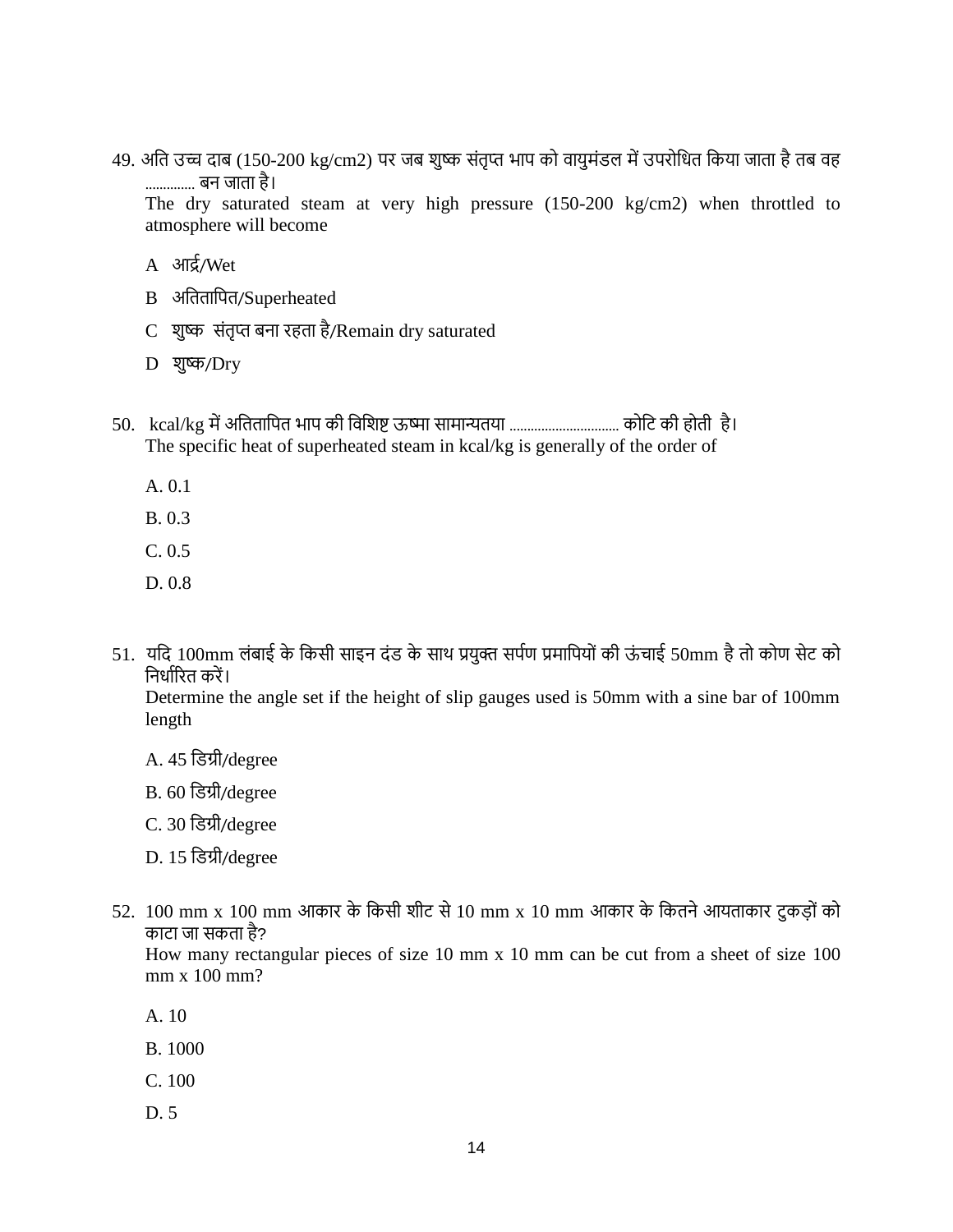- 53. 10mm त्रिज्या के किसी सिलिंडर को चारों ओर से एक बार लपेटने के लिए आवश्यक रस्सी की लंबाई कितनी है? What is the length of rope required to wrap around once a cylinder of radius 10mm
	- A.  $10\pi$
	- B. 20π
	- C.  $100\pi$
	- D.  $5\pi$

54. पार्श्व ''a'' के किसी चौकोर के विकर्ण की लंबाई कितनी होगी? What is the length of the diagonal of a square of side "a"

- A. 2a
- B.  $\sqrt{2}$  a
- $C. a<sup>2</sup>$
- D. 4a
- 55. मशीनों के वर्म तथा वर्म पहिए का उपयोग ................................ के लिए किया जाता है। Worm and worm wheel drives in machines are used to?
	- A. बड़े बल आघूर्ण के प्रेषण करने/Transmit large torque
	- B. उच्चतर गतियों के प्रेषण करने/Transmit higher speeds
	- C. वर्म शैफ्ट से वर्म पहिए तक गति में बड़ी कटौती प्रदान करने

Provide large speed reduction from worm shaft to worm wheel

D. वर्म पहिए से वर्म शैफ्ट तक गति में बड़ी कटौती प्रदान करने

Provide large speed reduction from worm wheel to worm shaft

- 56. निम्नलिखत में से कौन-सा थ्रेड के प्रभावी व्यास का पता लगाने की विधि नहीं है? The following is not a method to find effective diameter of a thread
	- A. थ्रेड माइक्रोमीटर/Thread micrometer
	- B. दो वायर विधि/Two wire method
	- C. तीन वायर विधि/Three wire method
	- D. वी-ब्लॉक विधि/The v-block method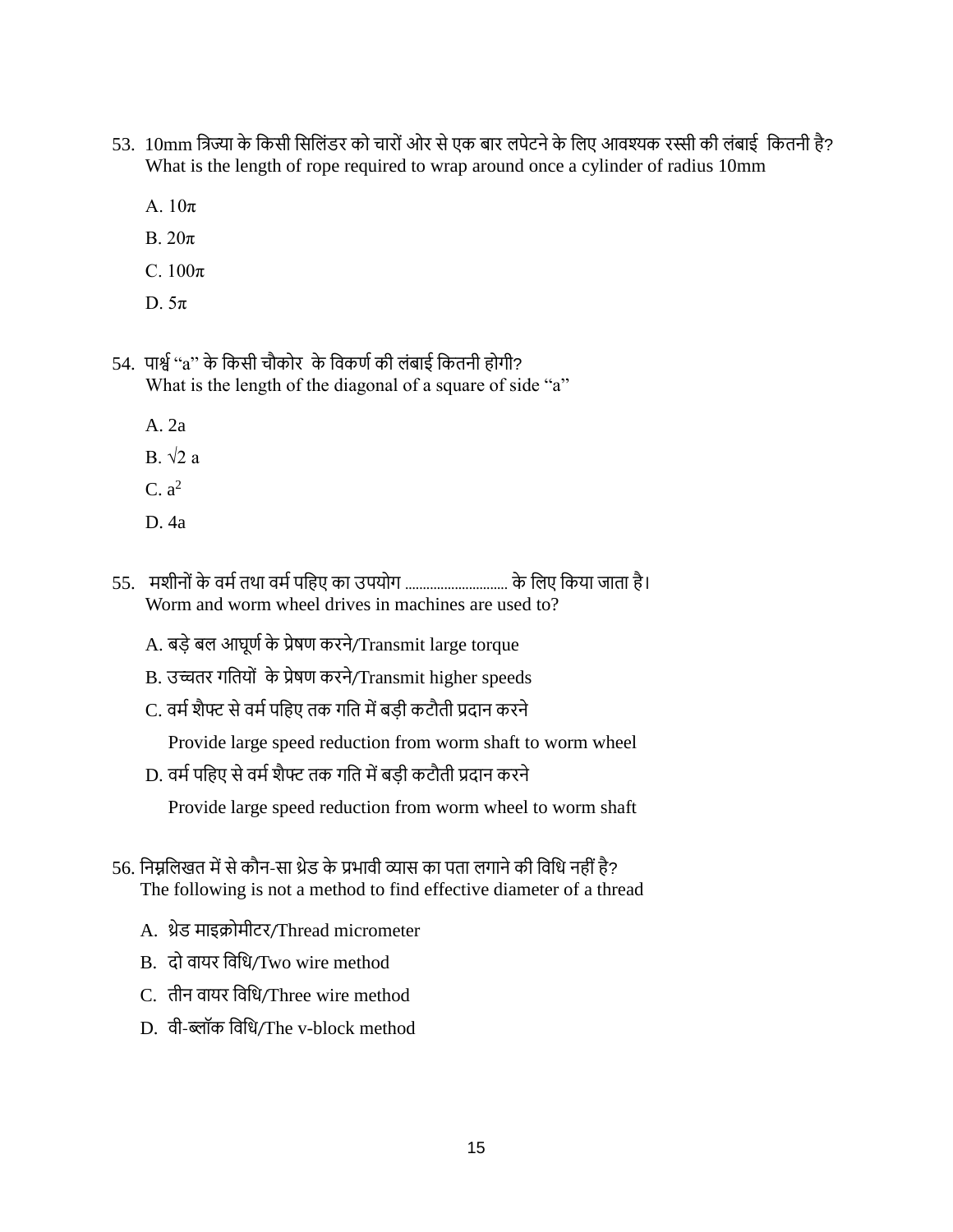57. रुद्धवष्म प्रक्रम .................... है। Adiabatic process is

- A. अनिवार्य रूप से एक समऐन्ट्रॉपिक प्रक्रम/ essentially an isentropic process
- B. गैर ऊष्मा स्थानांतरण प्रक्रम/non-heat transfer process
- C. उत्क्रमणीय प्रक्रम/reversible process
- D. स्थिर तापमान प्रक्रम/constant temperature process

#### 58. ऊर्ध्वपातन क्षेत्र वह क्षेत्र है जहां

Sublimation region is the region where

- A. ठोस तथा वाष्प प्रावस्थाएं साम्य में हैं /Solid and vapour phases are in equilibrium
- B. ठोस तथा द्रव प्रावस्थाएं साम्य में हैं /Solid and liquid phases are in equilibrium
- C. द्रव तथा वाष्प प्रावस्थाएं साम्य में हैं /Liquid and vapour phases are in equilibrium
- D. ठोस, द्रव तथा वाष्प प्रावस्थाएं साम्य में हैं /Solid, liquid and vapour phases are in equilibrium

#### 59. निसी उिरवधी प्रक्रम में

In a throttling process

- A. भाप तापमान स्थिर रहता है/steam temperature remains constant
- B. भाप दाब स्थिर रहता है/steam pressure remains constant
- C. भाप एन्थैल्पी स्थिर रहता है/steam enthalpy remains constant
- D. भाप एन्ट्रॉपी स्थिर रहता है/steam entropy remains constant
- 60. जब टरबाइनों में भाप का विस्तार होता है तब सैद्धांतिक रूप से एन्ट्रॉपी While steam expands in turbines, theoretically the entropy
	- A. अपरिवर्तित रहता है/remains same
	- B. बढती है/increases
	- C. घटती है/decreases
	- D. आचरण का पूर्वानुमान नहीं किया जा सकता/behaves unpredictably.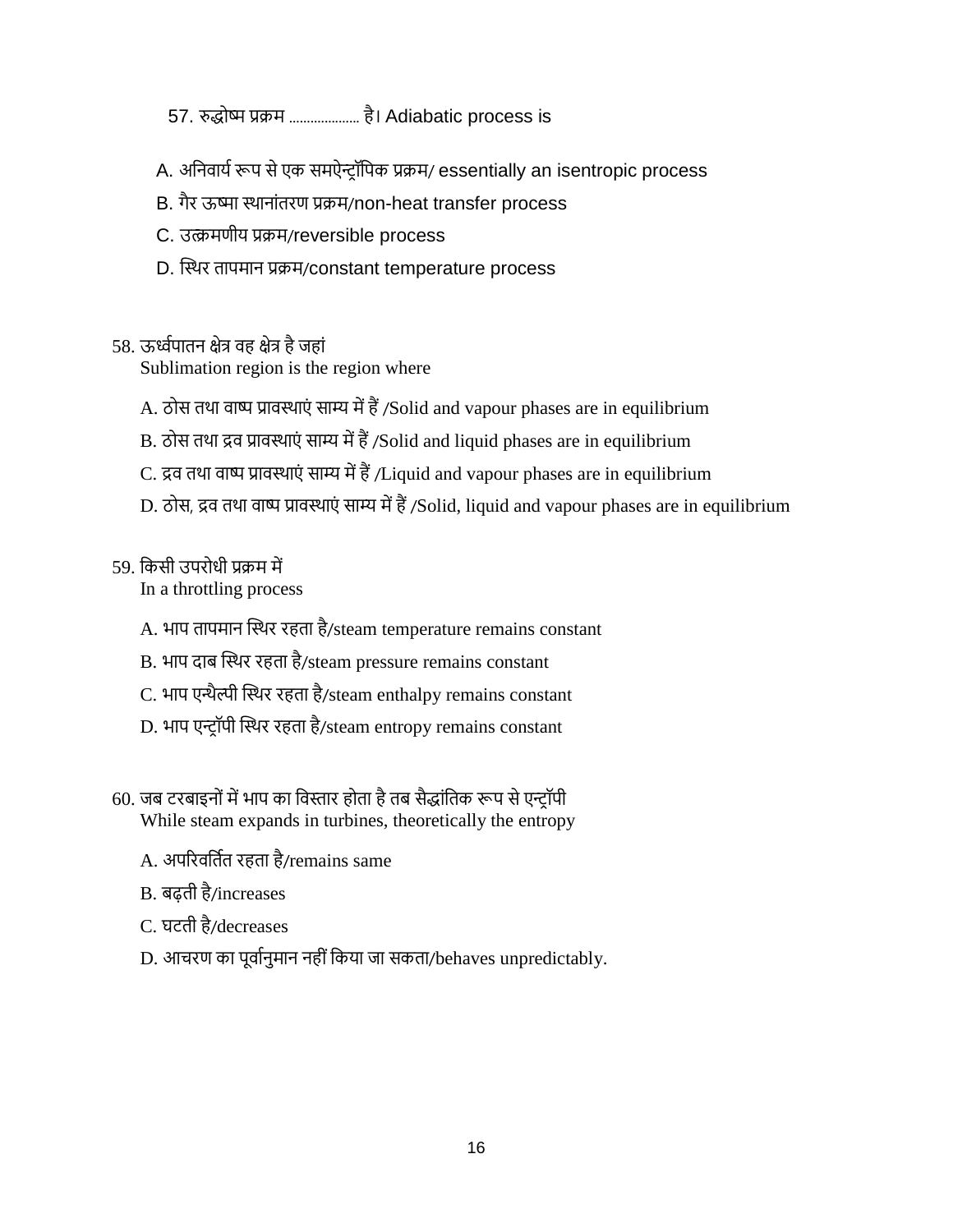61. 4 kg/cm<sup>2</sup> के दाब तथा 160°C तापमान पर पानी को जब वायुमंडल में खुला रखा जाता है तब वह ..................... होगा।

Water at pressure of  $4 \text{ kg/cm}^2$  and  $160^{\circ}$ C temperature when exposed to atmosphere will

- A. फ्लैश, यानी भाप में परिवर्तित हो जाएगा/flash i.e. get converted into steam
- B. उसी तरह रहेगा/remain as it was
- C. शीतल हो जाएगा/cool down
- D. उपर्युक्त में से कोई नहीं/none of the above.
- 62. उस युक्ति को .................................. कहते हैं जिसे संतृप्त भाप का दाब बढ़ाए बिना उसके तापमान को बढ़ाने हेतु प्रयुक्त किया जाता है।

A device used to increase the temperature of saturated steam without raising its pressure, is called

- A. ब्लो ऑफ कॉक/Blow off cock
- B. संगलनीय डाट/Fusible plug
- C. अतितापित्र/Super heater
- D. विराम वाल्व/Stop valve
- 63. 1 ब र ................................. एट्मवसनफयर िे बर बर है। 1 bar is equal to --------- atmosphere
	- A. 1.102
	- B. 0.987
	- C. 0.897
	- D. 1.210
- 64. किसी गिअर पहिए में 36 दंत और 3 mm मड्यूल हैं। उसका पिच व्यास कितना है? A gear wheel has 36 teeth and 3 mm module. What is its pitch diameter?
	- A.12 mm
	- B.75 mm
	- C.80 mm
	- D.108 mm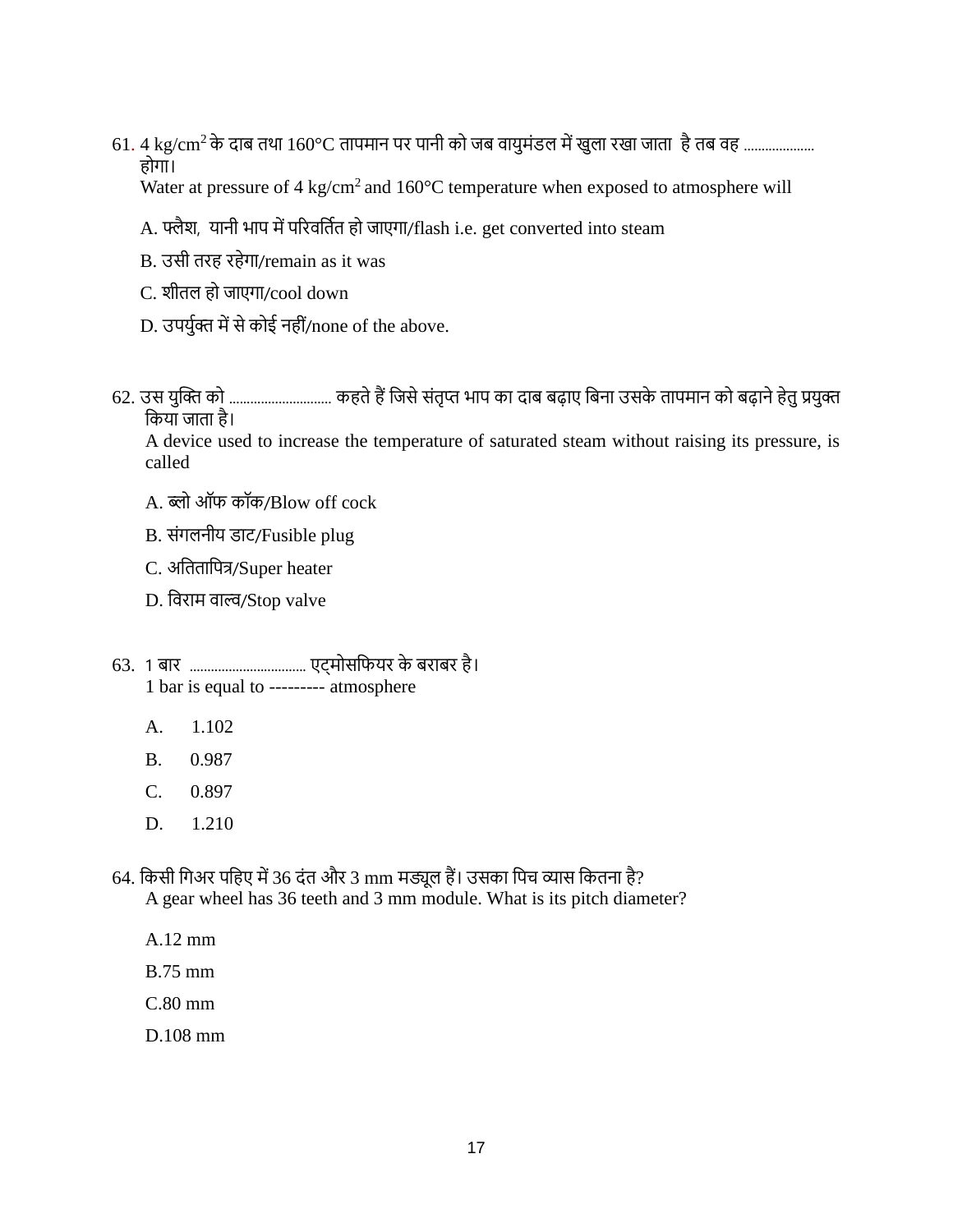65. 500 भागों के किसी उत्पादन की स्वीकृति गुणता स्तर 0.4% सदोष भाग है। उसमें कितने सदोष भागों की अनुमति दी जा सकती है?

What is the number of allowable defective parts in a production of 500 parts with an acceptance quality level of 0.4% defective parts?

A.1

B.20

C.10

- D. 2
- 66. उस पृष्ठ-गठन घटक का चयन कीजिए जिस पर रूक्षता का अध्यारोपण किया जाता है। Select the surface texture component upon which the roughness is superimposed?
	- A. तरंगिलता/Waviness
	- B. पृष्ठ-गठन/Surface texture
	- C. लक्ष्य संधान(ले)/Lay
	- D. पृष्ठ की रूक्षता/Surface roughness
- 67. किसी पेषण मशीन का लीड स्क्रू पिच 5mm है और विभाजन शीर्ष अनुपात 40 : 1 है। उस पेषण मशीन का लीड ........................ है।

The lead screw pitch of a milling machine is 5mm and the dividing head ratio is 40 : 1, the lead of the milling machine is?

A. 200 mm

B. 5 mm

C. 8 mm

D. 0.125 mm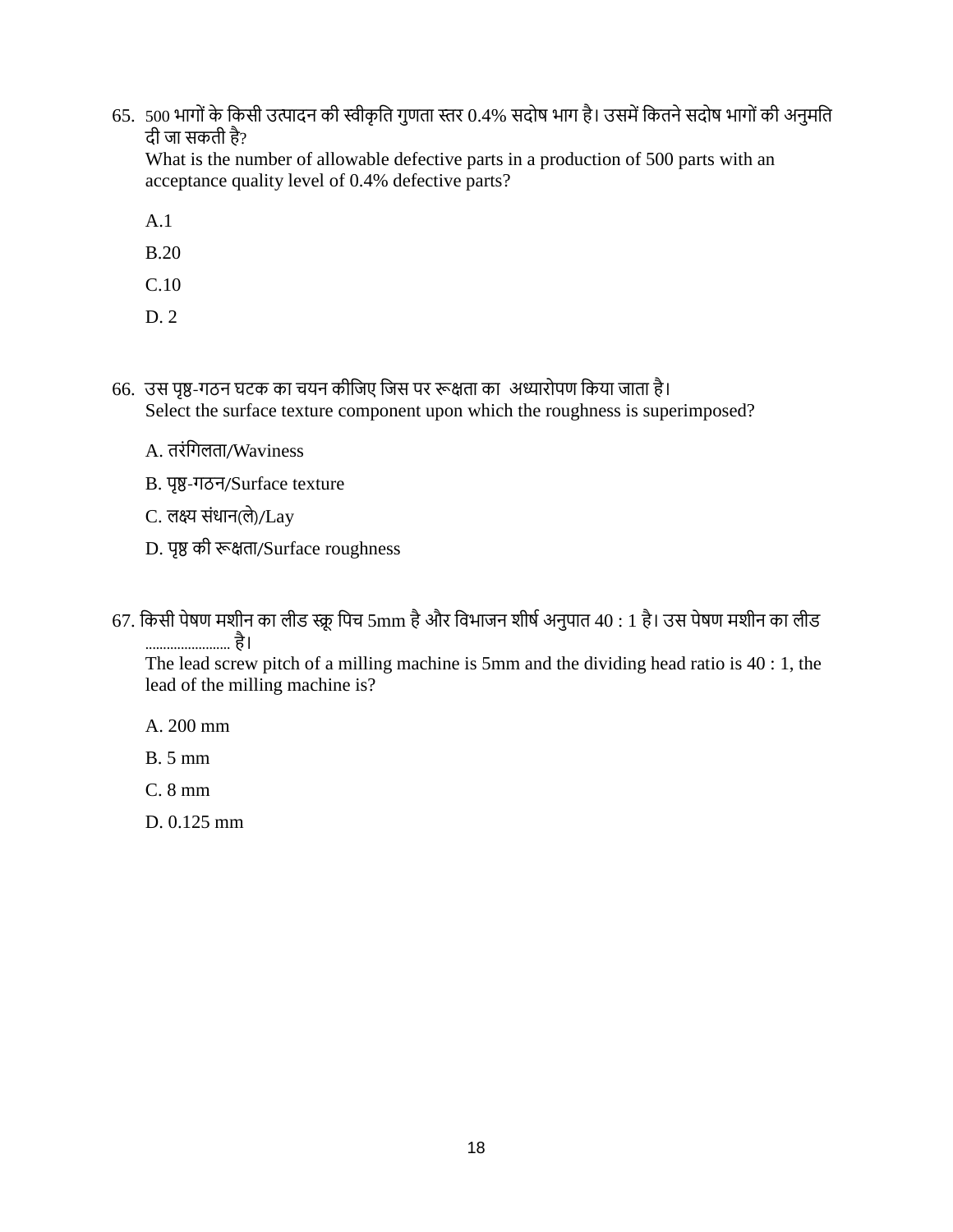- 68. प्राचलों का कौन-सा संयोजन किसी रूक्ष पेषित वर्क पीस के सतह परिसज्जे में सुधार करता है? Which combination of parameters improves the surface finish of a rough milled workpiece?
	- A. कर्तन गति बढ़ाएं, फीड रेट और काट की गहराई कम करें

Increase cutting speed, reduce feed rate and depth of cut

- B. फीड रेट, काट की गहराई बढाएं, और कर्तन गति कम करें Increase feed rate, depth of cut and reduce cutting speed
- C. फीड रेट, काट की गहराई और कर्तन गति बढाएं

Increase feed rate, depth of cut and cutting speed

D. कर्तन गति, फीड रेट और काट की गहराई कम करें

Decrease cutting speed, feed rate and depth of cut

- 69. शेपिंग मशीन में कटिंग स्ट्रोक और रिटर्न स्ट्रोक के बीच का अनुपात कितना है? What is the ratio between cutting stroke and return stroke in shaping machine ?
	- A.2:3
	- B.3:5
	- C.5:3
	- D.  $3:2$
- 70. H7 g6 द्वारा निर्दिष्ट कोई फिट ............................. फिट होता है। A fit designated by H7 g6 is a ---------------- fit
	- A. खक्लयरेंस नफट/Clearance fit
	- B. इन्टरफेरन्स फिट/Interference fit
	- C. ट्रांसिशन फिट/Transition fit
	- D. सीज़िंग फिट/Siezing fit
- 71. यूएनएफ थ्रेड का थ्रेड कोण .................... होता है। The thread angle for UNF thread is
	- A. 30°
	- B. 60°
	- $C. 55^\circ$
	- D. 29°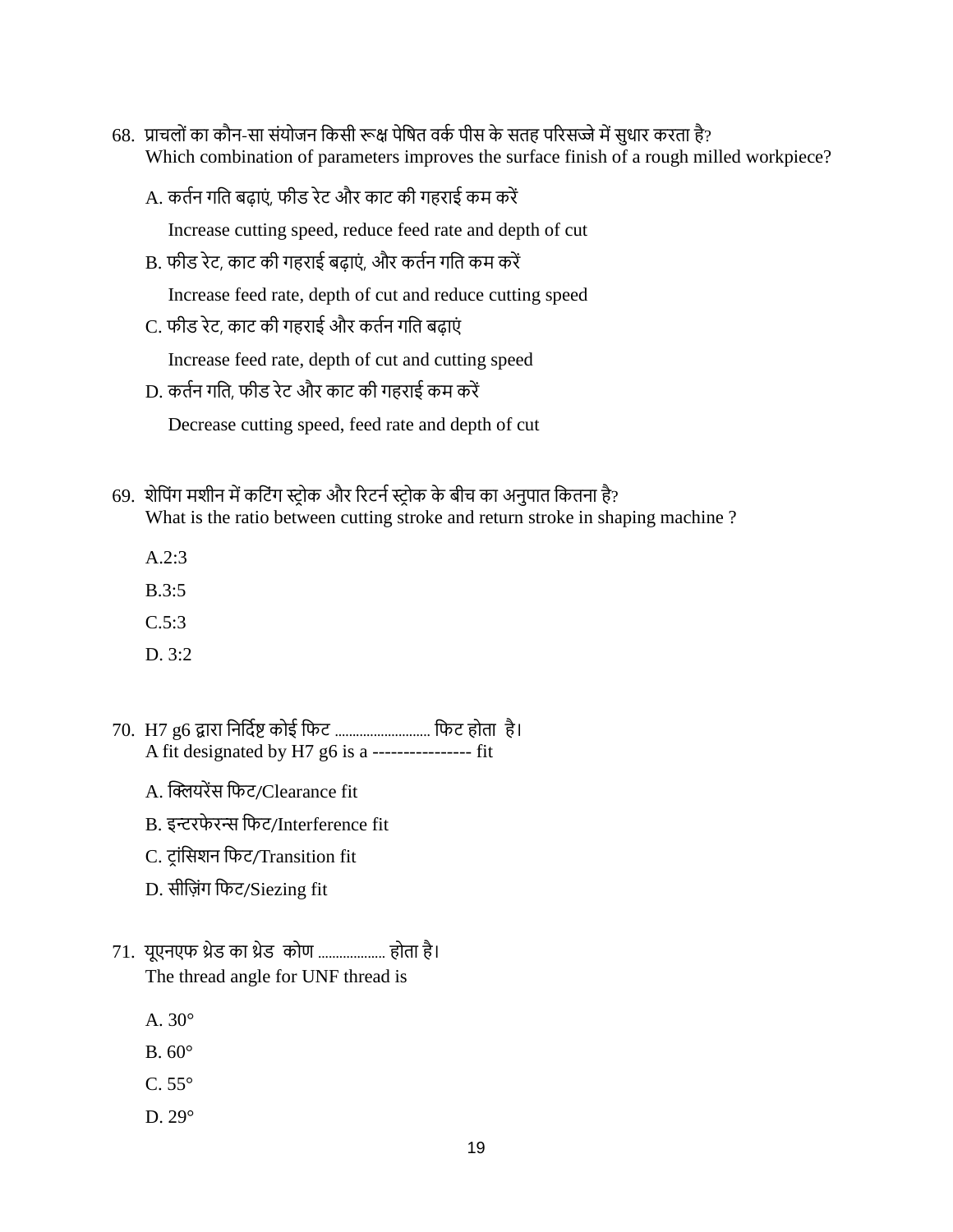- $72. 0.008\%$  से  $0.025\%$  तक कार्बन से युक्त लोहा ............................ नाम से जाना जाता है। Iron with 0.008% to 0.025% carbon is known as
	- A. फेराइट/Ferrite
	- B. पर्लाइट/Pearlite
	- C. सीमेन्टाइट/Cementite
	- D. हाइपर यूटेक्टॉइड/Hyper eutectoid
- 73. किसी ब्लास्ट भट्टी में फ्लक्स के रूप में निम्नलिखित में से किसका उपयोग किया जाता है? Which of the following is used as the flux in a blast furnace?
	- A. सिलिकन कार्बाइड/Silicon Carbide
	- B. कॉक/Coke
	- C. हेमाटाइट/Hematite
	- D. चूनापत्थर/Limestone
- 74. किसी वर्नियर कालिपर में वर्नियर स्केल के 50 विभाजन मुख्य स्केल पर 49 विभाजनों के बराबर हैं। मुख्य स्केल का पाठ्यांक 40 mm है और 20वां वर्नियर स्केल विभाजन मुख्य स्केल के साथ संपाती हो जाता है। पाठ्यांक कितना है?

In a vernier caliper 50 divisions of the vernier scale occupy 49 divisions on the main scale. The main scale reading is 40 mm and  $20<sup>th</sup>$  vernier scale division coincides with the main scale. What is the reading?

- A. 40.4 mm
- B. 40.04 mm
- C. 40.02 mm
- D. 40.2 mm
- 75. समान कर्तन गति के लिए छोटे व्यास के ड़िलों की तुलना में बड़े व्यास के ड़िलों का rpm ......................... होगा। For the same cutting speed, larger diameter drills will have \_\_\_\_rpm compared to smaller diameter drills
	- A. उच्चतर/Higher
	- B. समान/Same
	- C. कम/Lesser
	- D. उपर्युक्त में से कोई भी नहीं/None of the above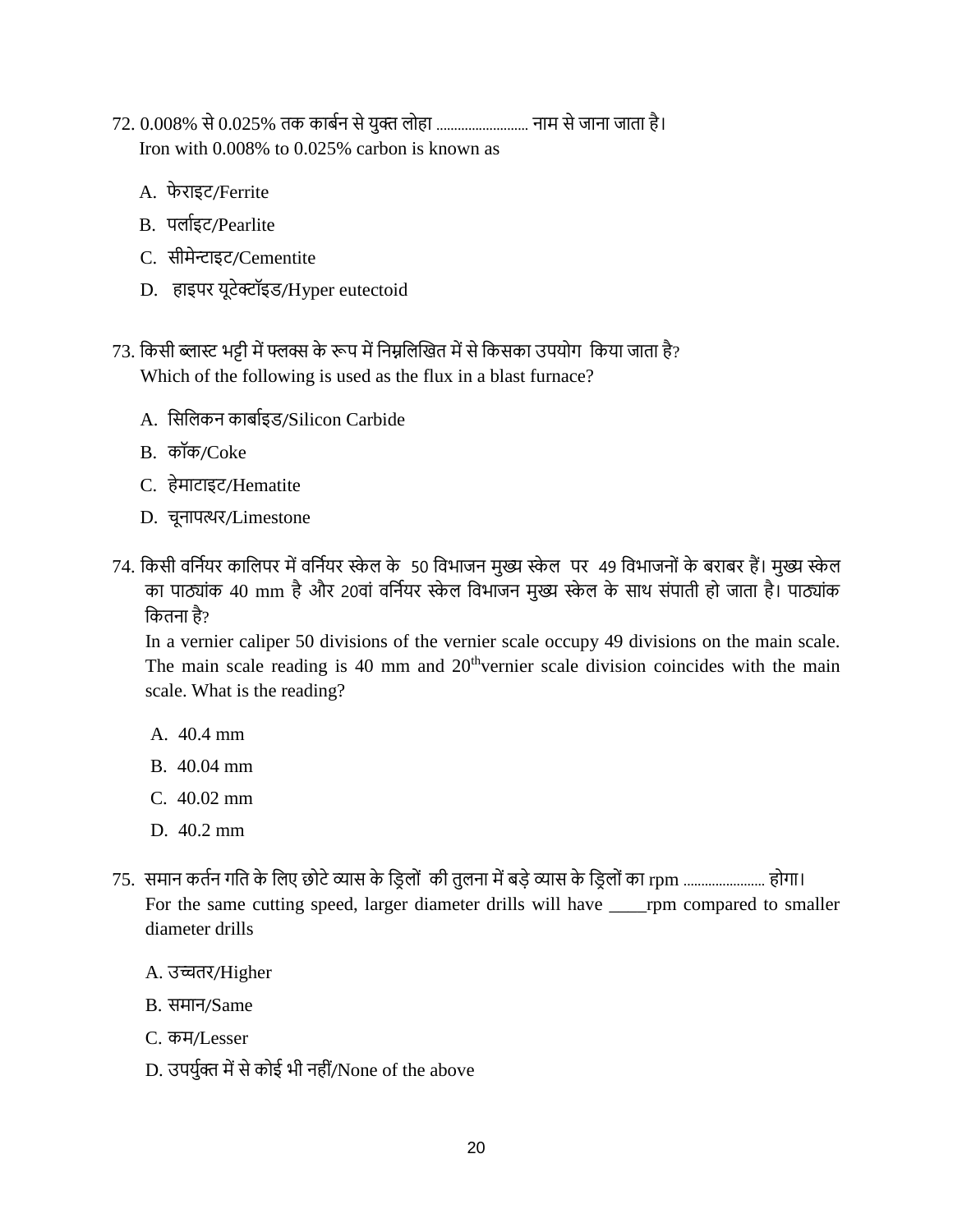- 76. किसी नियमित षड़भुज का पार्श्व 10 mm है। उस षड़भुज का आर-पार फ्लैट से फ्लैट विमा कितनी होगी? The side of a regular hexagon is 10 mm. What is the across flat to flat dimension of the hexagon?
	- A. 17.32
	- B. 1.732
	- C. 20
	- D. 30
- 77. रिवेटिंग में तरल-दृढ संधि प्राप्त करने के लिए निम्नलिखित में से किस औजार का उपयोग किया जाता है? Which of the following tools is used to get a fluid-tight joint in riveting
	- A. हैमरिंग टूल/Hammering tool
	- B. फुलरिंग टूल/Fullering Tool
	- C. स्वेजिंग टूल/Swaging tool
	- D. ररवेट सेट/Rivet set
- 78. निम्नलिखित में से कौन-सा एक ऊष्माक्षेपी प्रक्रम है? Which of the following is an exothermic welding process?
	- A. प्रतिरोध वेल्डन/Resistance welding
	- B. गैस वेल्डन/Gas welding
	- C. आर्क वेल्डन/Arc welding
	- D. थर्मिट वेल्डन/Thermit welding
- $79.$  यदि छिद्र का आकार  $12^{+0.000/+0.012}$  तथा शैफ्ट का आकार  $12^{-0.006/0.017}$  है तो न्यूनतम क्लियरेंस ..................... है। If the hole size is  $12^{+0.000/+0.012}$  & shaft size is  $12^{-0.006/-0.017}$  the minimum clearance is
	- A. 0.029 mm
	- B. 0.012 mm
	- C. 0.006 mm
	- D. 0.023 mm